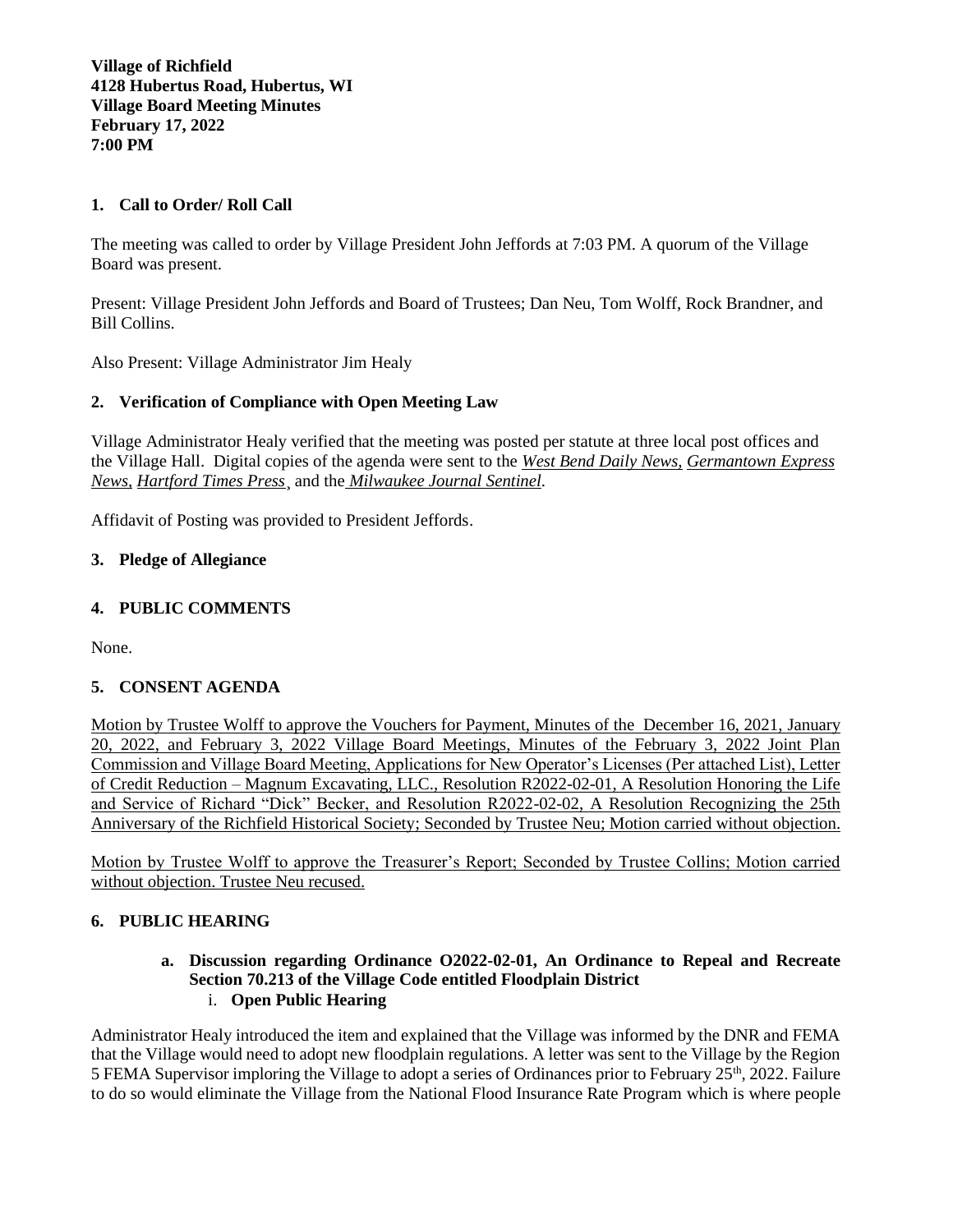### **Village of Richfield 4128 Hubertus Road, Hubertus, WI Village Board Meeting Minutes February 17, 2022 7:00 PM**

who live on lakes, rivers, streams, or environmentally sensitive areas purchase flood insurance from. The Village has been provided with a model Ordinance that has been recommended to be approved by the Plan Commission.

Motion by Trustee Wolff to open the Public Hearing; Seconded by Trustee Neu; Motion carried without objection.

No one from the public spoke.

## **ii. Close Public Hearing**

Motion by Trustee Neu to close the Public Hearing; Seconded by Trustee Brandner; Motion carried without objection.

# **7. DISCUSSION/ACTION ITEMS**

## **a. Discussion regarding the Richfield Volunteer Fire Company and future staffing needs –** *Chief Burgard*

Chief Burgard introduced the item to the Board. Chief Burgard explained that the Richfield Volunteer Fire Company (RVFC) has the goal of hiring five (5) new full-time employees over the next five-year period due to increasing call volumes and declining memberships. Chief Burgard explained that the RVFC currently uses a 24-hour model staffing model to increase response times for the communities they serve.

President Jeffords suggested the Fire Company analyze the necessity of having a village-wide referendum to support the funding needed for the staffing plan.

Chief Burgard then presented to the Village Board a draft version of the RVFC 2021 Annual Report. In this report, it was outlined that in 2021 there were 141 fire calls and 548 EMS calls and of these calls, 82 of them occurred while the fire crew was already responding to a prior call. Chief Burgard further explained that there are currently 37 paid on call volunteers (POC's), 12 of which are actively in school.

## **b. Discussion/Action regarding Ordinance O2022-02-01, An Ordinance to Repeal and Recreate Section 70.213 of the Village Code entitled Floodplain District**

Motion by Trustee Neu to approve Ordinance O2022-01-01, an Ordinance to repeal and recreate Section 70.213 of the Village's Zoning Code entitled Floodplain District; Seconded by Trustee Wolff; Motion carried without objection.

## **c. Discussion/Action regarding a Two (2) Year Agreement for Car-Killed Deer Removal Services with Shawn's Deer Pickup Service**

Administrator Healy introduced the item and explained that the previous contract with Shawn's Deer Pickup Service expired on December 31, 2021. The terms of the proposed agreement outline that deer will be picked up within 48 hours of receiving notice and that the price of disposal will be increased to \$110.00 from \$63.00, as stated in the previous contract. Throughout the length of the previous agreement, 25 deer were picked up for a total of about \$1,600.00. Administrator Healy explained that Staff explored what the cost would be for the Village's Public Works Department to perform this service and when figuring the cost to dispose of the deer, the hourly labor, and the wear and tear on the Village's vehicles, executing this agreement makes sense.